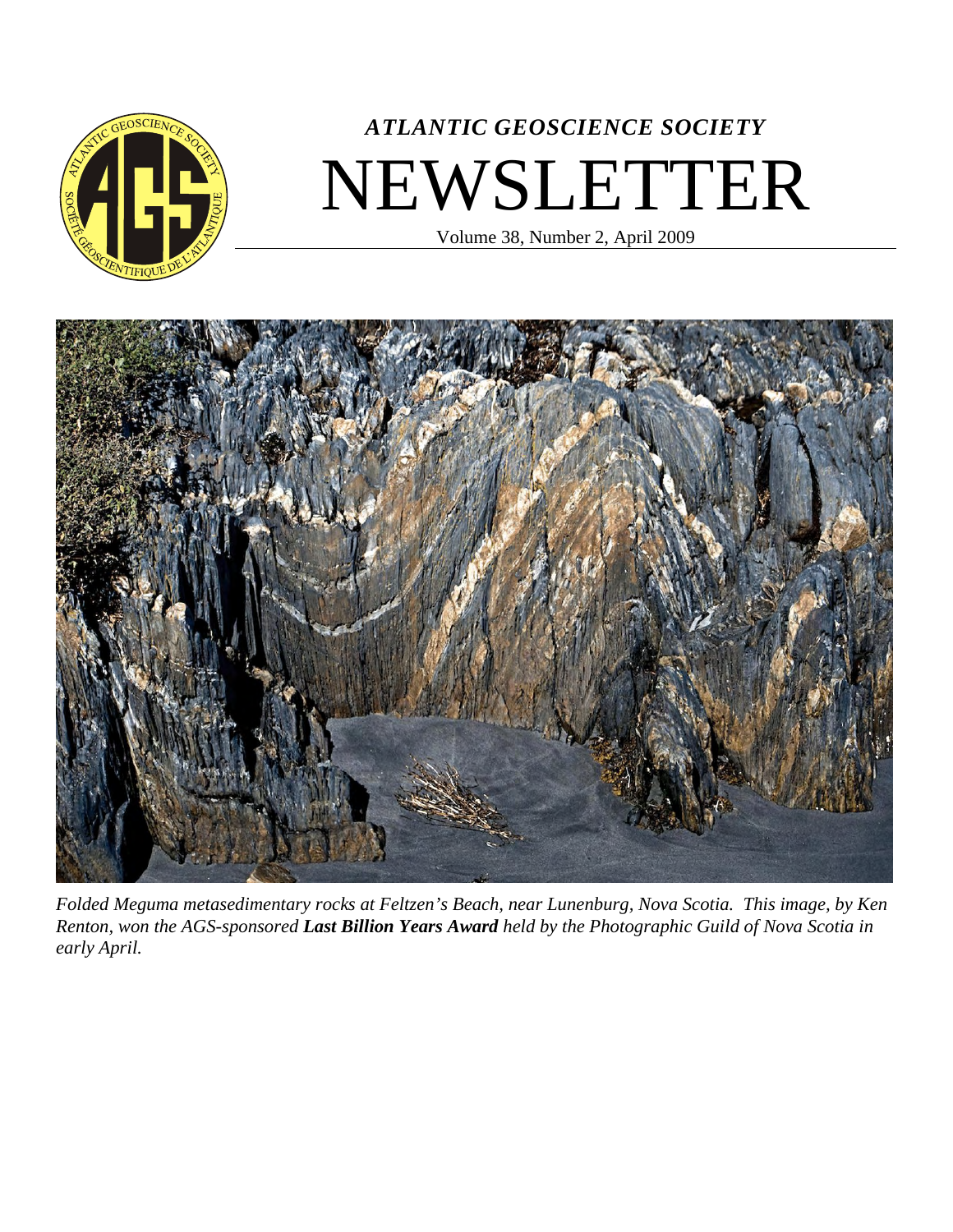#### **PRESIDENT'S FORUM ..............** 2

#### **AGS ACTIVITIES**

| <b>Atlantic Geoscience Society</b><br>Colloquium 2009  3          |  |
|-------------------------------------------------------------------|--|
| Laing Ferguson Award to                                           |  |
| Gesner Medal to<br>John Waldron $\dots\dots\dots\dots\dots\dots5$ |  |
| Sponsorship Opportunity 6                                         |  |
| <b>REGIONAL NEWS AND UPDATES</b>                                  |  |
|                                                                   |  |
| UPCOMING EVENTS  8                                                |  |
|                                                                   |  |
|                                                                   |  |
|                                                                   |  |

The deadline for submissions to the next issue is June 12, 2009. Please send articles or feedback to:

John Shimeld, AGS Newsletter editor Geological Survey of Canada (Atlantic) P.O. Box 1006, Dartmouth, NS B2Y 4A2 (902) 426-6759 [John.Shimeld@nrcan.gc.ca](#page-1-0)

Production of this newsletter is by Nelly Koziel.

# **PRESIDENT'S FORUM**

When I was asked to become involved with the executive of the Atlantic Geoscience Society last year, I was somewhat surprised and reluctant to get more involved. Since I joined the society in 2005, I have viewed myself as a bit of a black sheep within AGS. My interests lie in water resources, alternative energy, and climate change, which are hardly the core subject matter of the society. Colleagues with similar interests have questioned why I am involved with the society and at times I have struggled to give them a good answer.

I enjoy the annual colloquium and I do think it is important to have a regional geoscience society in Atlantic Canada. Despite the strong history of the society and the world-class research that is presented on many subject areas at each colloquium, it has become apparent that we do not represent the full breadth of geosciences in the region, or at least not well. I have personally struggled with sending my own students to the colloquia for this reason when there are many other competing meetings. While there is benefit in exposing them to other areas of the geosciences, I worry about the level of feedback they receive and their ability to be exposed to ideas within their research areas. I have heard other AGS members express similar opinions pertaining to subject matter in what might be considered fringe areas of the AGS, such as climatology and hydrogeology. It should be noted that a significant percentage of practicing geoscientists in Atlantic Canada work in these areas and they are hardly fringe areas. An examination of other geoscience societies, such as the Geological Society of America and the European Geosciences Union, also supports this idea.

The old adage "the best geologist is the one who has seen the most rocks" certainly has a place in geology but the specific reference to rocks is perhaps no longer valid for the Earth sciences as a whole. As a society, the subject matter presented at our colloquia have been moving in this direction with excellent sessions on climate change, environmental geochemistry, and the Bay of Fundy during our past few conferences, but it has been a slow move. It was particularly troubling that the press release for our last colloquium referred to many topics that were only briefly touched on at the conference and in my opinion do not actually represent the activities of the society. The press release included mention of groundwater, alternative energy, coastal hazards, environmental impacts of mining, and land use issues. These are of great societal relevance and therefore AGS should become more engaged in these areas to remain relevant to society. Perhaps more important, though, is our relevance to the students of today. While many students are interested in subjects such as mineralogy, tectonics, and Earth history, which are well represented at every AGS Colloquium, there is a growing number of students engaged specifically in environmentally-oriented subjects. We need to make sure that we are attracting these students to ensure the long-term health of our society.

In one respect, this note is directed at entirely the wrong audience. I feel as if I am scolding the students who attend in a half empty lecture hall because their colleagues did not show up. However, I feel that it is important to try to get those truant geoscientists in the Atlantic region to join AGS and it is up to us to convince them that we have something to offer. In this, the  $150<sup>th</sup>$  anniversary of the publication of Darwin's "*The Origin of Species"*, it seems appropriate to think about how we can evolve in the coming years. AGS is competing with many other societies and it is important to consider what we offer that will ensure our health and survival in coming years.

<span id="page-1-0"></span>*Grant Ferguson* GFerguso@stfx.ca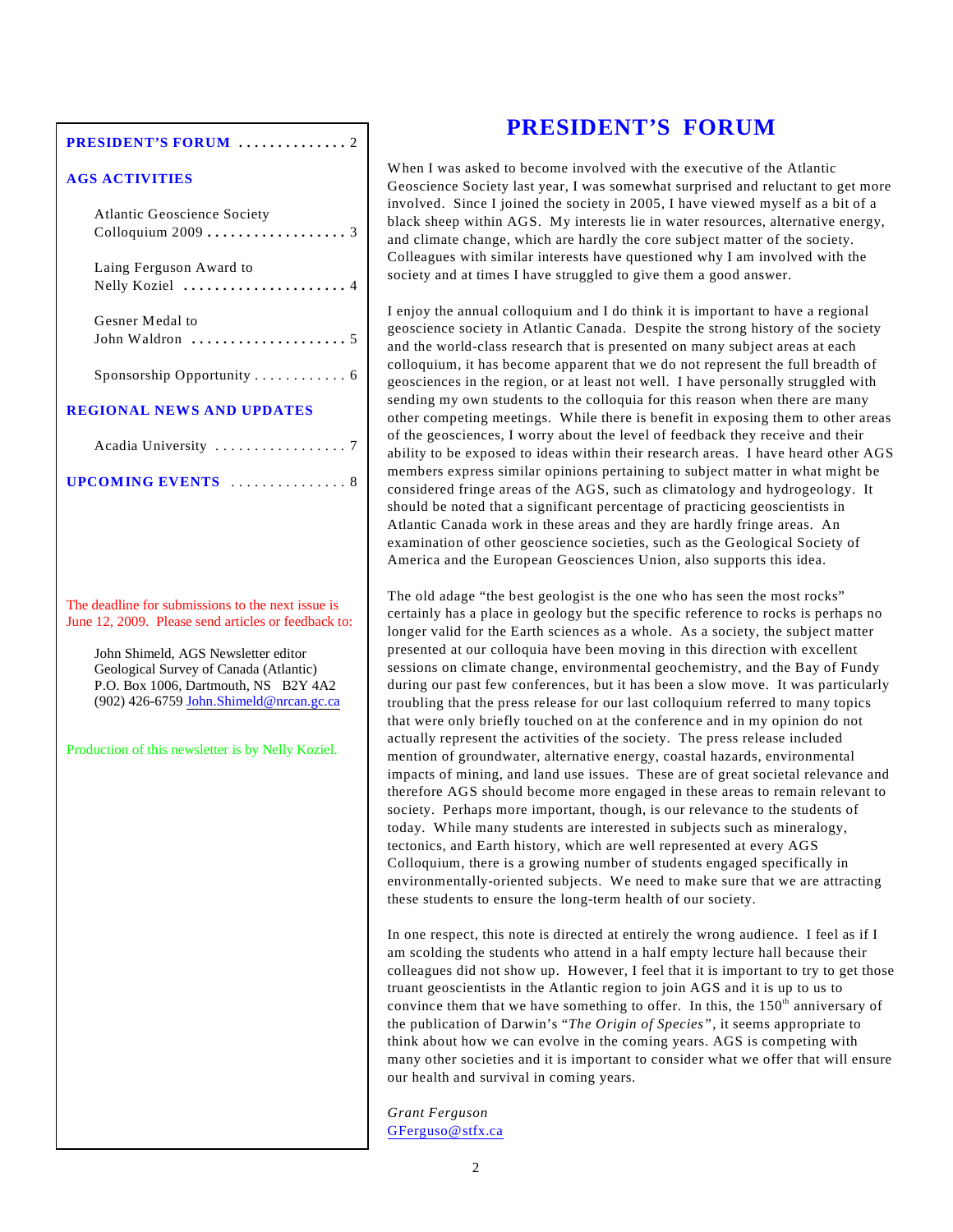# **AGS ACTIVITIES**

### **Atlantic Geoscience Society Colloquium 2009**

The 35<sup>th</sup> Colloquium and Annual General Meeting of the Atlantic Geoscience Society was held at the Delta Beauséjour Hotel in Moncton, NB, on February 6-7, 2009. Moncton has proven to be a popular venue for AGS members, and this meeting marked the fourth time since 2001 that the "Hub City" has played host to Maritime geoscientists. However, the economic recession may have taken its toll, as the number of attendees was diminished from previous years, with 132 registrants, including 41 students.

The program included a Friday afternoon workshop, 43 oral presentations and 14 posters. The workshop, entitled "Rationalization of the Mississippian stratigraphy of the Maritimes Basin through inter-regional correlations and nomenclatural debate", was convened by Pierre Jutras (Saint Mary's University) and moderated by John Waldron (University of Alberta). The workshop format alternated panel or group discussions with presentations from individuals who have worked extensively on Lower Carboniferous sections in the Maritimes, with the objective of determining how and where lithostratigraphic correlations can be supported. Also on Friday, PCS (New Brunswick Division) offered a tour of their underground potash mine in Sussex. PotashCorp has extended this invitation to AGS delegates on several occasions, and the Organizing Committee wishes to extend our thanks to Brian Roulston and Brian Urquhart of PotashCorp for, respectively, organizing and leading the tour.

The technical program, with the general theme of "Current Research in the Atlantic Provinces," covered a spectrum of topics ranging from Alleghanian orogeny to zircon geochronology, but some subjects appeared with greater frequency, such as evolution of the Appalachian orogen, sedimentology, hydrocarbon geology, Quaternary geology, environmental geochemistry and economic geology. Many thanks are extended to all those who served as session chairs and kept the program on schedule, and to the Acadia University students who acted as audio-visual technical assistants.

Master of ceremonies for the Saturday evening Awards Banquet was outgoing AGS President David Mosher (GSC Atlantic), and the awards presentations themselves were made by incoming President Grant Ferguson (St. Francis Xavier University). Student participation is typically an important part of the AGS Colloquium, and the best presenters in three categories are rewarded with a \$150 cash prize and their name engraved on a handsome plaque. Student awards include the Graham Williams Award for best poster, the Rupert MacNeill Award for best undergraduate presentation, and the new Sandra Barr Award for best graduate student presentation. Accolades go to judges Milton Graves, Ann Miller, Dan

Utting, Cliff Stanley, Ralph Stea, Yana Fedortchouk and John Gosse for performing the unenviable task of selecting successful candidates from a field in which all were winners.

In judging for the Graham Williams Award, Tamara Moss of Acadia University took the honours for her display (coauthored by Cliff Stanley) entitled "Lithogeochemistry of the Quebrada Blanca porphyry copper deposit, Atacama Desert, northern Chile". Honourable Mention went to Edwin Escarraga of Acadia University, for his poster (co-authored by S. Barr, J.B. Murphy, and M.A. Hamilton) "Field relationships, petrology, and age of Neoproterozoic granitic and syenitic plutons in the Antigonish Highlands, Nova Scotia".

The Rupert MacNeill Award went to Darren LeFort of Saint Mary's University for his presentation (co-authored with Georgia Pe-Piper and David Piper) "Petrology of the mafic trigger of the Kos Plateau Tuff super-eruption, 0.16 Ma, Greece. Nicole Peters of Dalhousie University won Honourable Mention for her talk (co-authored by E.L. King and D.B. Scott) "Holocene stratigraphy and micropaleontology of an urban lake, Dartmouth, Nova Scotia".



*Darren LeFort (Saint Mary's University) accepts the Rupert MacNeill Award for best undergraduate student presentation from incoming AGS President Grant Ferguson*. *Photograph: Sue Johnson.*

Finally, Jamie Braid of St. Francis Xavier University took the Sandra Barr Award for his presentation (co-authored with J.B. Murphy, J.K. Mortensen and C. Quesada) entitled "U-Pb detrital zircon geochronology of the South Portuguese Zone (Southern Iberia): linkages to Avalonia and Meguma". Honourable Mention went to Tim Bachiu of Dalhousie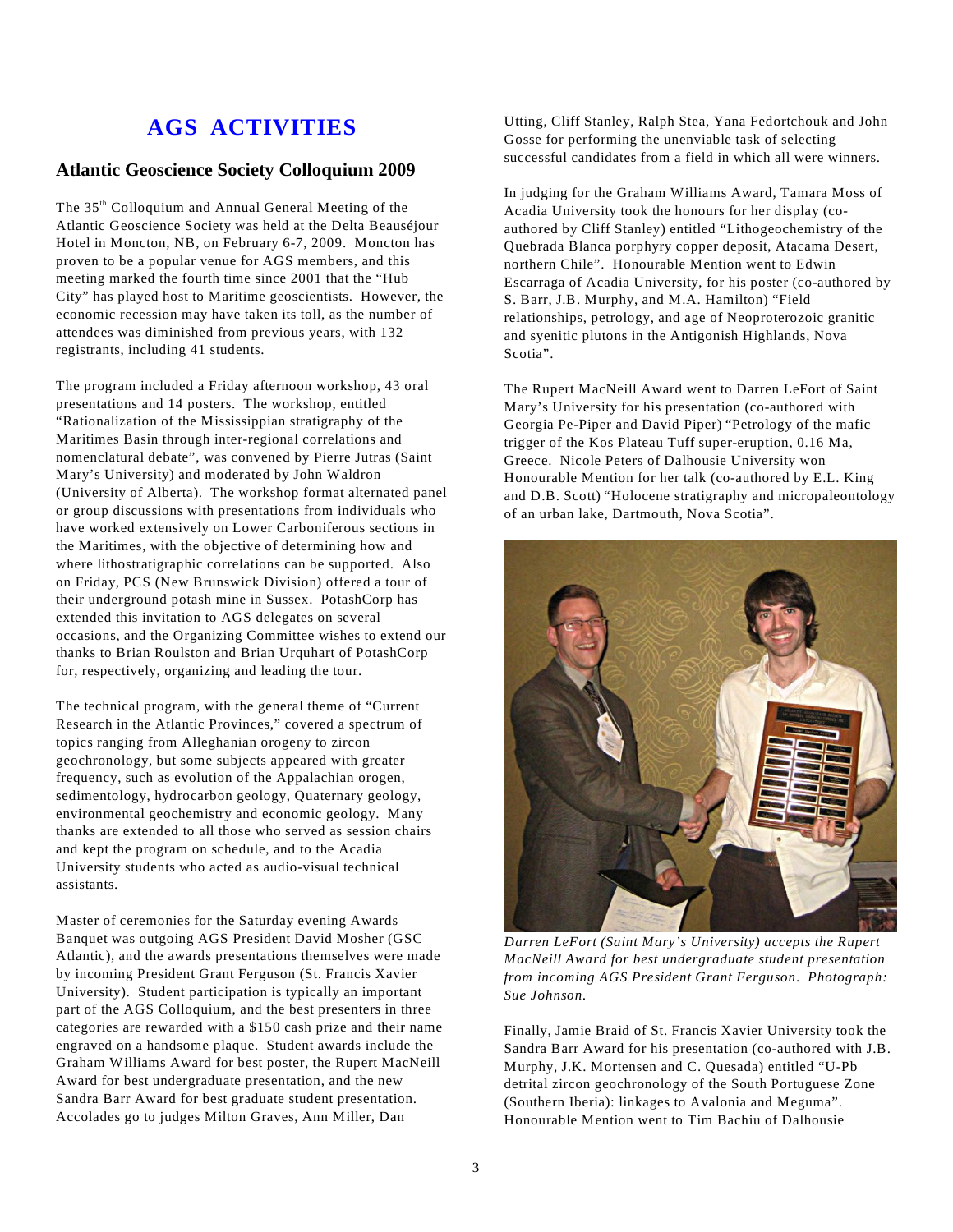University (co-authored with T.A. Clair and A.M. O'Beirne-Ryan) for "An investigation of spatial and temporal variations of chloride concentrations in selected watersheds of southwestern Nova Scotia".

The AGS banquet is also the occasion to confer our two major AGS awards, the Laing Ferguson Distinguished Service Award for exceptional and altruistic contributions to AGS, and the Gesner Medal, or Distinguished Scientist Award. This year, the Distinguished Service Award went to Nelly Koziel of GSC Atlantic, who has committed much time and energy toward EdGEO workshops, the AGS newsletter, and in sales and distribution of AGS publications. The Gesner Medal was awarded to Dr. John Waldron, who is currently at University of Alberta but for many years was a faculty member at Saint Mary's University, Halifax. See the citations published separately in this issue for a summary of John's career and accomplishments, and of Nelly's contributions to AGS.

The AGS banquet concluded with an after-dinner presentation by Dr. John Spray of UNB, entitled "Deep Impact and the Phoenix Effect". Dr. Spray is Canada Research Chair in Planetary Materials, Director of the Planetary and Space Science Centre at UNB. and a co-investigator on science teams for NASA's Mars Science Laboratory and the European Space Agency's ExoMars rover missions. John's presentation, the title of which refers to NASA's Mars lander, entertained the audience with graphic illustrations of high-velocity impacts and their consequences, and current and future missions to our planetary neighbours.



*John Spray (UNB) at the podium during his after-banquet presentation, "Deep Impact and the Phoenix Effect." Photograph: Reg Wilson.*

Following the conclusion of the formal program, those who hung around the cash bar, or later retreated to the hospitality suite, were entertained by a performance by the AGS All-Star Band. The band personnel varied somewhat during the evening, but performers included John Waldron, Mike MacDonald, Simon Haslett, Hamish Sandeman, Erin Smith, Martin Gibling, Bob Ryan, David Mosher and Malcolm McLeod, with apologies to anyone who has been overlooked.

The success of this year's Colloquium can be attributed to the efforts of numerous individuals. Chairman Reg Wilson had a most able team led by Michael Parkhill (New Brunswick Department of Natural Resources – NBDNR), who organized the technical program and compiled the abstract volume, and Jim Walker (NBDNR), who coordinated all activities associated with registration. The Organizing Committee was rounded out by (in alphabetical order) Marc Desrosiers, John Gosse, Nicole Hatheway, Susan Johnson, Elizabeth Kosters, Joe MacIntosh, Sean McClenaghan, Ian Spooner, and Kay Thorne. Finally, the conference would not have been financially viable if not for the largesse of our corporate sponsors, including the Association of Professional Engineers and Geoscientists of New Brunswick, the New Brunswick Department of Natural Resources (Geological Surveys), EnCana Corporation, and PotashCorp (Gold level); the Université de Moncton and Mining Association of Nova Scotia (Silver level); and Potash Corporation of Saskatchewan New Brunswick Division and Xstrata Zinc Canada (Copper level).

The Colloquium will return to Nova Scotia next year, at one of two possible venues; this writer will not put pressure on either potential host by speculating on which will be the lucky winner, but I hope to see many of you there.

*Reg Wilson* Reg.Wilson@gnb.ca

### **Citation for the Laing Ferguson Award to Nelly Koziel**

\*\*\*\*\*\*\*\*\*\*

Nelly Koziel has a long history of commitment to the AGS, starting with the 1997 Nova Scotia EdGEO Workshop in Bridgewater. For the subsequent eleven workshops, she has been responsible for mailing out promotional packages to about 180 schools throughout Nova Scotia, receiving and confirming registrations, documenting all registration fees and tracking expenses, compiling all registration kits and handouts, arranging all meals and accommodation, staffing the registration desk, and attending as the co-ordinator to ensure a seamless operation. Nelly's efforts are definitely one of the few key reasons why the workshops are still so much in demand.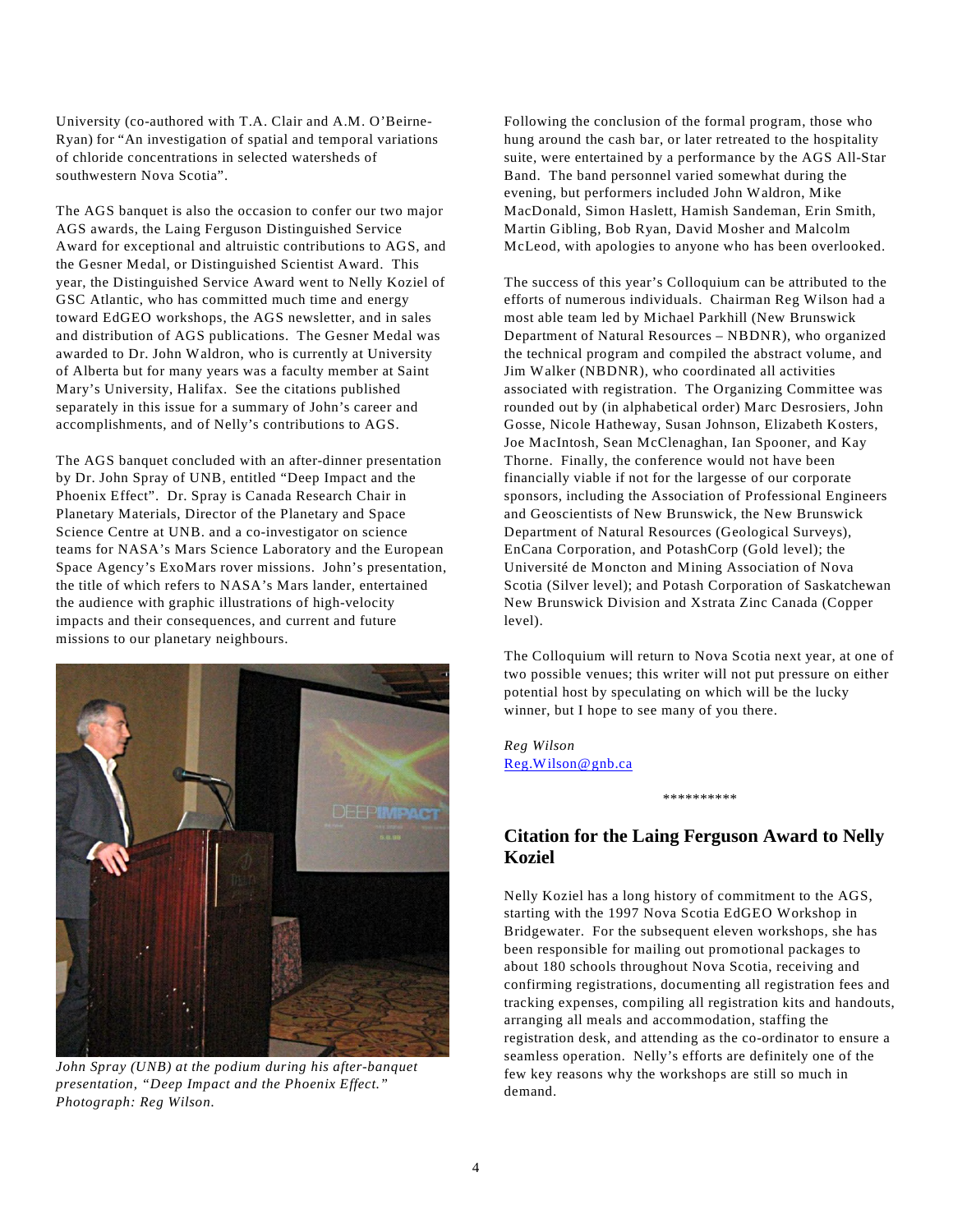Helping with the EdGEO workshops is just one small part of Nelly's contributions to AGS. The lifeline of the Society is its newsletter, one of the best published by any geoscience society. From 1998 to 2001, when Jennifer Bates was Editor, and from 2005 to the present, with John Shimeld as Editor, Nelly has been responsible for all the word-processing and layout of the newsletter. This is not only a demanding job but one with a rigorous time-table.



*Grant Ferguson presents the Laing Ferguson (no relation) Distinguished Service Award to Nelly Koziel of GSC Atlantic. Photograph: Sue Johnson.*

A major source of income for the Atlantic Geoscience Society is the sale of publications. For many years, this was handled by Peter Wallace. It is a daunting task, so when Peter decided to resign as distribution manager in late 2006, AGS Council was concerned about maintaining continuity of service. Fortunately, Nelly volunteered to take over and has handled all invoicing and mailing for over two years. As with all the responsibilities that she accepts, everything runs smoothly with nary a glitch. In addition, Nelly staffed the AGS booth at "Halifax 2005" (the joint annual meeting of the Geological Association of Canada - Mineralogical Association of Canada), the 2003-2008 annual conferences of the Nova Scotia Association of Science Teachers, the 2007 and 2008 Gem and Mineral Shows in Parrsboro, and the 2008 AGS Colloquium. All were very successful endeavours, generating income, publicity and goodwill for the Society.

Since the early years of the "Beyond the Last Billion Years" talks series in 2004, Nelly has been responsible for the sales of publications and refreshments. She is helping the treasurer of the AGS Education Committee by taking care of all bank transactions and keeping detailed records. And, lastly, Nelly

played a significant role in organizing the 2008 AGS Colloquium in Dartmouth. She arranged and participated in site visits to various hotels in the Halifax area, oversaw the registration process, made over 200 copies of the program and abstracts volume (no mean feat considering it was 86 pages long), and transported several truckloads of supplies to the meeting, including the AGS birthday cake. These activities collectively represent a major commitment to the Atlantic Geoscience Society and make Nelly Koziel a deserving recipient of the Laing Ferguson Award.

[*Nelly Koziel would like to thank the Society members who nominated her for this award.]*

\*\*\*\*\*\*\*\*\*\*

#### **Citation for the Gesner Medal to John Waldron**

The Gesner Medal is awarded to "a person who has, through their own efforts (maps, publications, memoirs, etc.) developed and promoted the advancement of geoscience in the Atlantic Region in any field of geology and whose contribution has made an impact beyond the immediate Atlantic Region". John Waldron's work has been and continues to be exemplary in light of these criteria.

John completed his undergraduate degree in geology at Cambridge University (1974-1977) and his graduate studies at the University of Edinburgh (1977-1981), where his thesis project was on the geology of the Antalya Complex, southwestern Turkey. He came to Memorial University of Newfoundland in January 1981 for post-doctoral research in western Newfoundland, and joined the Geology Department at Saint Mary's University later that same year. He taught sedimentary and structural geology, field methods, and introductory geology at SMU until 2000, when he moved to the Department of Earth and Atmospheric Sciences at the University of Alberta in Edmonton. However, he continues to do field work in Atlantic Canada, which remains first in the list of his research interests on his University of Alberta website; for example, he led a highly successful field trip looking at the Cobequid–Chedabucto fault zone as part of the Halifax 2005 GAC-MAC meeting.

John's research deals mainly with deformed sedimentary rocks from both sedimentary and structural perspectives; although he has refused to be classified into either camp, he admits to being a "deformed sedimentologist". He is well known nationally and internationally for his work in western Newfoundland and in the Meguma terrane of Nova Scotia, and his work is widely referenced. In addition to numerous articles published in peer-reviewed journals, many more are in the form of government publications, maps, and abstracts; John has also been a major contributor to AGS meetings for over 25 years.

John's most significant contributions can be grouped into three major categories: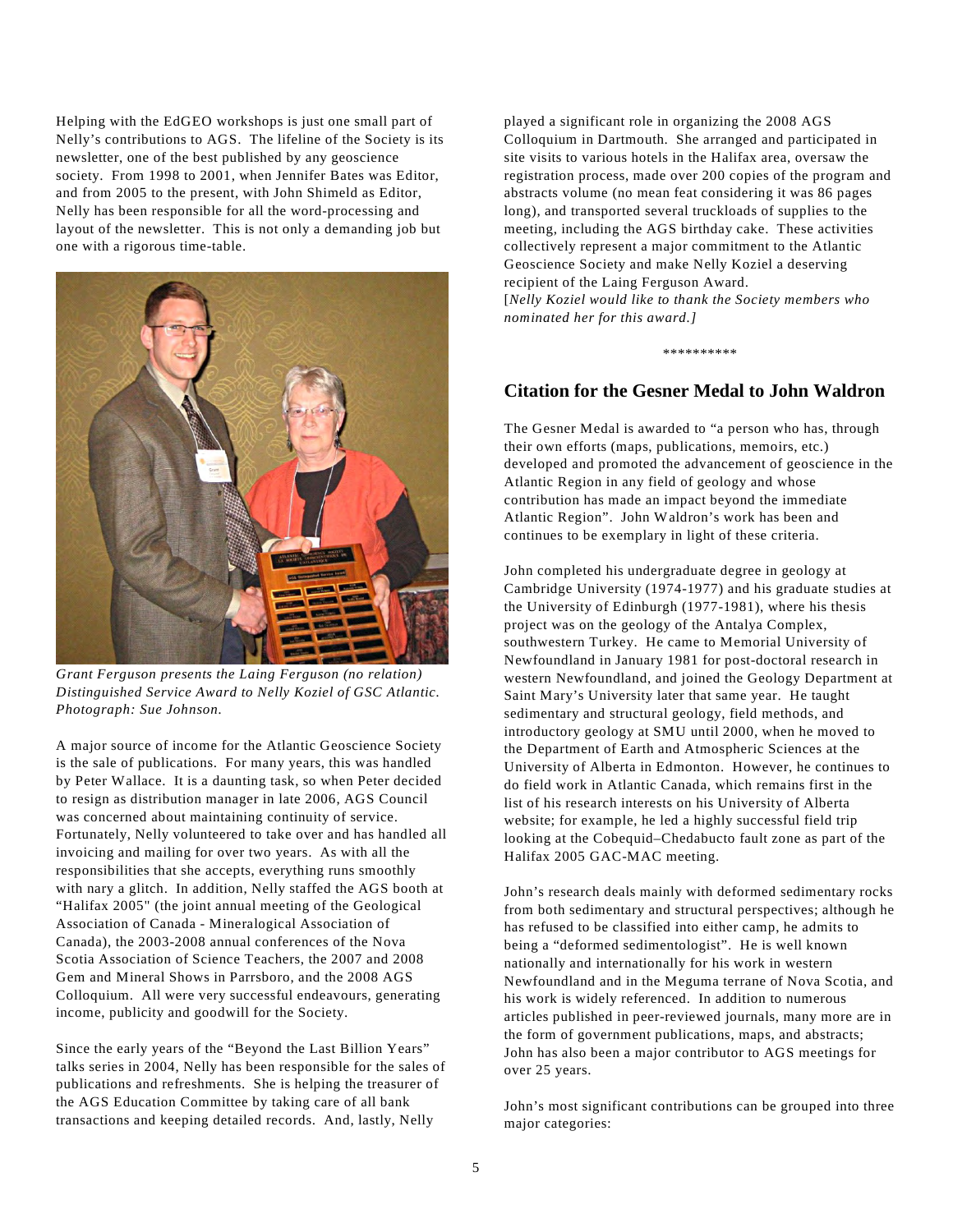- 1. Unravelling the stratigraphy and structural architecture of the Paleozoic Laurentian continental margin and foreland basins of the Appalachians in western Newfoundland and the Gulf of St. Lawrence. John was a major contributor to the Lithoprobe East program during the 1980s and 1990s, and his recognition of a "triangle zone" in seismic data interpretations is well documented in papers in CJES in 1993 and 1998 on which he is the lead author. This work led to collaboration with Cees van Staal that resulted in the ground-breaking recognition (published in Geology in 2001) of the Dashwoods block as a piece of Laurentia that detached and rejoined to produce the Taconic Orogeny. This recognition explains Grenvillian outliers throughout the Appalachian Orogen, and provides an explanation for the previously enigmatic problem of how Iapetus Ocean could open and close more than once.
- 2. Understanding the role of transpression and transtension in the evolution of the Late Paleozoic Maritimes Basin, Atlantic Canada. John's detailed work with his students in the Carboniferous sedimentary basins that lie north and south of the Cobequid-Chedabucto Fault Zone led to a major new understanding of the complex history related to the dextral interaction between Avalon and Meguma terranes. Although this work continues, a major paper on the geology of the Stellarton graben in 2004 (*Geologcial Society of America Bulletin*) summarized his earlier insights. This work has led also to exciting and innovative interpretations of the role of evaporite withdrawal in preservation of trees in the Joggins section, published in *Geology* in 2005.



*John Waldron of the University of Alberta (left) accepts the plaque for the AGS Distinguished Scientist Award (Gesner Medal) from Grant Ferguson. Photograph: Sue Johnson.*

3. Details of stratigraphy and structure in the Meguma Group of southern Nova Scotia. John's work (1992, CJES and NSDNR Open File Reports) on the Meguma Group led to new understanding and redefinition of the Halifax - Goldenville transition zone, and its linkages to sea-level changes. His discovery of fossils in the upper part of the Goldenville Formation on Tancook Island (published with Brian Pratt in 1992) was a milestone in understanding the depositional environment, age, and provenance of the Meguma Group. John's work on the Meguma Group is on-going, with current collaborations focused on the significance of trace fossils and detrital zircon dating.

Over the years, John's work has provided us all with many new insights about the geology of Atlantic Canada. In addition, with his careful work and attention to detail, John has been and continues to be an excellent role model for numerous students. For the above reasons, it is my honour to nominate John Waldron for the Distinguished Scientist Award (Gesner Medal) of the Atlantic Geoscience Society.

\*\*\*\*\*\*\*\*\*\*

*Sandra Barr* Sandra.Barr@acadiau.ca



# **SPONSORSHIP OPPORTUNITY**

Does your group require a little extra money to get a project or event on the go?

Does your project fall within the mandate of **Atlantic Geoscience Society (AGS)?** 

If so, we may be able to provide you with that extra bit of funding you need!

The Products Committee of the AGS is currently accepting loan or grant applications for projects that communicate ideas about the Earth and earth sciences.

For more information or to download the application, please visit the AGS website:

http://ags.earthsciences.dal.ca/ags.php

 $O<sub>r</sub>$ 

You may contact a member of the **Products Committee** 

Rob Raeside (rob.raeside@acadiau.ca) David Keighley (keig@unb.ca) Kay Thorne (kay.thorne@gnb.ca)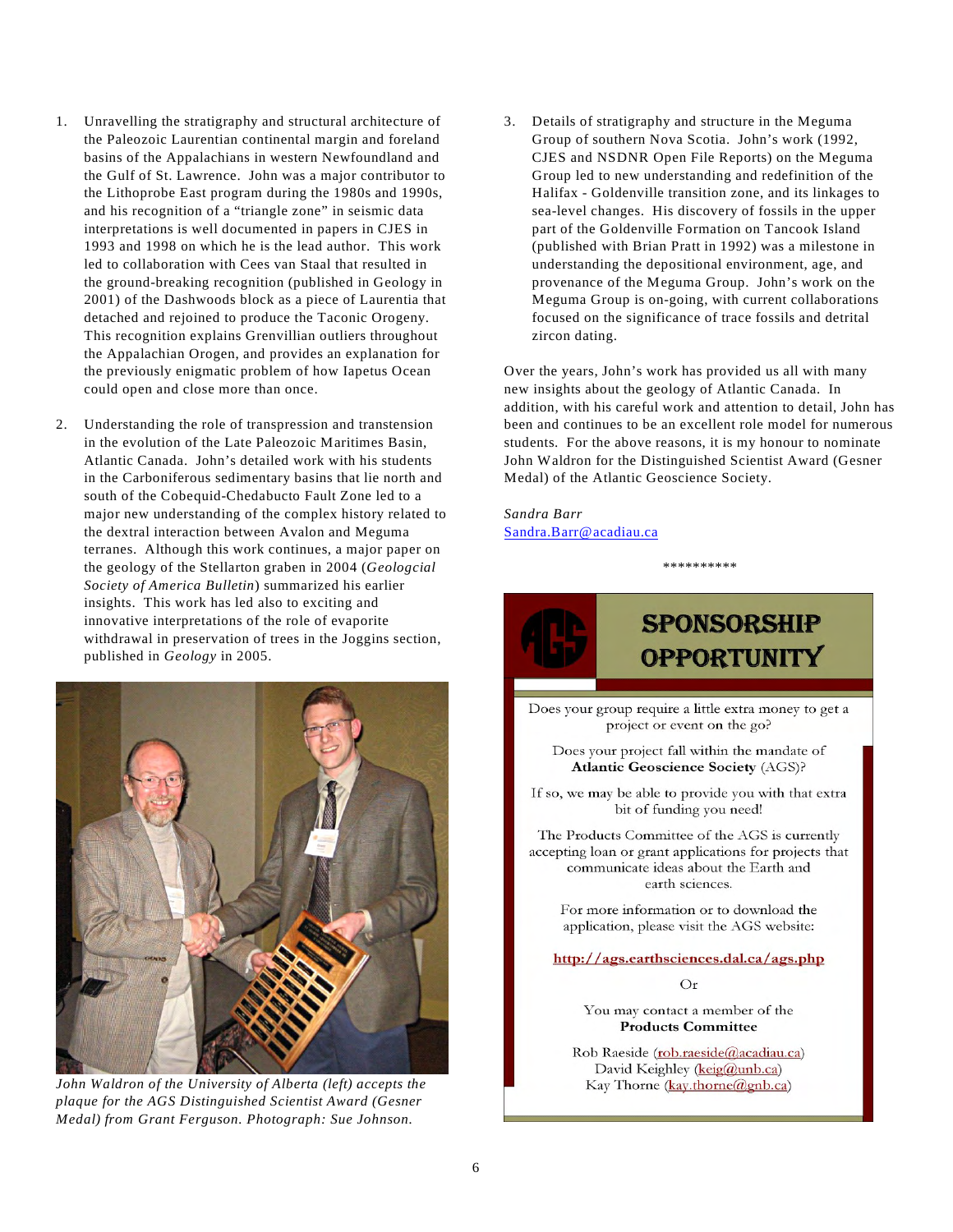# **REGIONAL NEWS AND UPDATES**

### **Acadia University**

Approximately 25 Acadia students and faculty attended the Atlantic Geoscience Colloquium at Moncton on February 6-7. The Acadia students were particularly conspicuous at the conference, showing up in the technical sessions, browsing the posters, and generally having a great time. Stephanie Anderson and Jean-Luc Pilote both gave talks, Stephanie's based on her M.Sc. research, and Jean-Luc on his honours thesis work at the Université de Moncton. Tim Collins, Edwin Escarraga, Tamara Moss, Pizye Nankamba and Meredith Roik presented posters. Congratulations to Tamara who won the Graham Williams best poster award, and to Edwin, who was a runner-up in this category!

A group of students from Acadia attended the APICS Environmental Science conference at Fredericton on March 27-28. Talks were given by Jennifer Herrick, Claire McIntyre, Emily Nadolny on their honours thesis research and by Sam Edmonds and Emma Vost on their M.Sc. work. Sarah Haverstock took home the "best undergraduate student presentation" award for her presentation on "Photo-oxidation of Dissolved Organic Carbon by Ultra-violet Radiation in Freshwater Lakes", which includes a \$200 prize. Four students also attended the Fourth Annual Atlantic Region Sustainable Campuses Conference this year.

In March, Sandra Barr and graduate students Edwin Escarraga and David Swanton attended the annual conference of the Northeastern Section of the Geological Society of America in Portland, Maine. Edwin presented a poster on his work on granites in the Antigonish Highlands, and Sandra gave a talk on her work on rocks sampled decades ago by the submersible Alvin in the Gulf of Maine. She also co-chaired a session on Ganderian terranes of the Appalachian orogen, and was coauthor on a talk on detrital zircon data from Ganderia in that session.

David McMullin writes from Bermuda in the middle of his sabbatical leave with Class Afloat. He reports that it has been a very rewarding though challenging experience. In the course of three months aboard the Polish tall ship "Fryderyck Chopin" he has sailed from Brazil and has taught 3 courses (Intro Geology, Natural Disasters, and General Oceanography). Classes have just come to an end and exams will take place during his last leg from Bermuda to Lunenburg. David is very pleased with how the students have done. The environment is a challenging one and there are new issues virtually every day. But coping with those challenges has reminded David that teaching and learning is not just about Powerpoint lectures, museum-quality specimens and the latest technological gizmo. The link between student and teacher forged by the challenges aboard more than compensates for

the lack of technology. David reports that this all-butoverwhelming experience will influence how he teaches for a long time to come.

David returns on July 1 when he'll take the reins back from Christa Pufahl, his replacement during his sabbatical. Christa did a great job covering labs in the Earth History and Stratigraphy/Sedimentology courses, and we hope that we can keep her with us in the future. Although Christa is sad to finish her contract she hopes to continue her involvement in the department.

Nelson O'Driscoll is continuing collaborations with researchers from St. Francis Xavier University, IPIMAR, Environment Canada, and the BioDiversity Research Institute on the fate of mercury and green house gases in wetlands and salt marshes. Nelson's students Emma Vost and Stephanie Rogers were both awarded Alexander Graham Bell NSERC CGS scholarships this year, and Jillian Hanmore and NSERC USRA.

Peir Pufahl looks forward to his promotion to Associate Professor on July 1. He's been busy as the acting Chair of the Canadian Sedimentology Research Group and as a newly appointed Associate Editor for Marine and Petroleum Geology. Peir's M.Sc. student, Stephanie Anderson, defended her thesis on April 6. Stephanie did a fantastic job and the department wishes her well as she returns home to Chicago to start her career. Peir looks forward to the warm weather of Bermuda, where he will lead a group of eleven undergraduate students on his biennial carbonate sedimentology field course in early May.

Cliff Stanley was selected as the CIM Distinguished Lecturer for the Geology Division this year, and has already given lectures in Fredericton, Québec City, and Rouyn/Noranda, and Saskatoon. He will be giving lectures in Thunder Bay and Campbell/Red Lake, Winnipeg, and Thompson in April. In addition, he was selected as the AusIMM (New Zealand Chapter) International Visiting Speaker, and so will be giving lectures and short courses at the Universities of Auckland and Otago, at the GNS Science (Geological Survey of New Zealand), and the Waihi, Globe-Progress and Macraes Au Mines, on the North and South Islands in May.

----------------------------------------------------------------------------

*Peir Pufahl* [Peir.Pufahl@acadiau.ca](mailto:Peir.Pufahl@acadiau.ca)